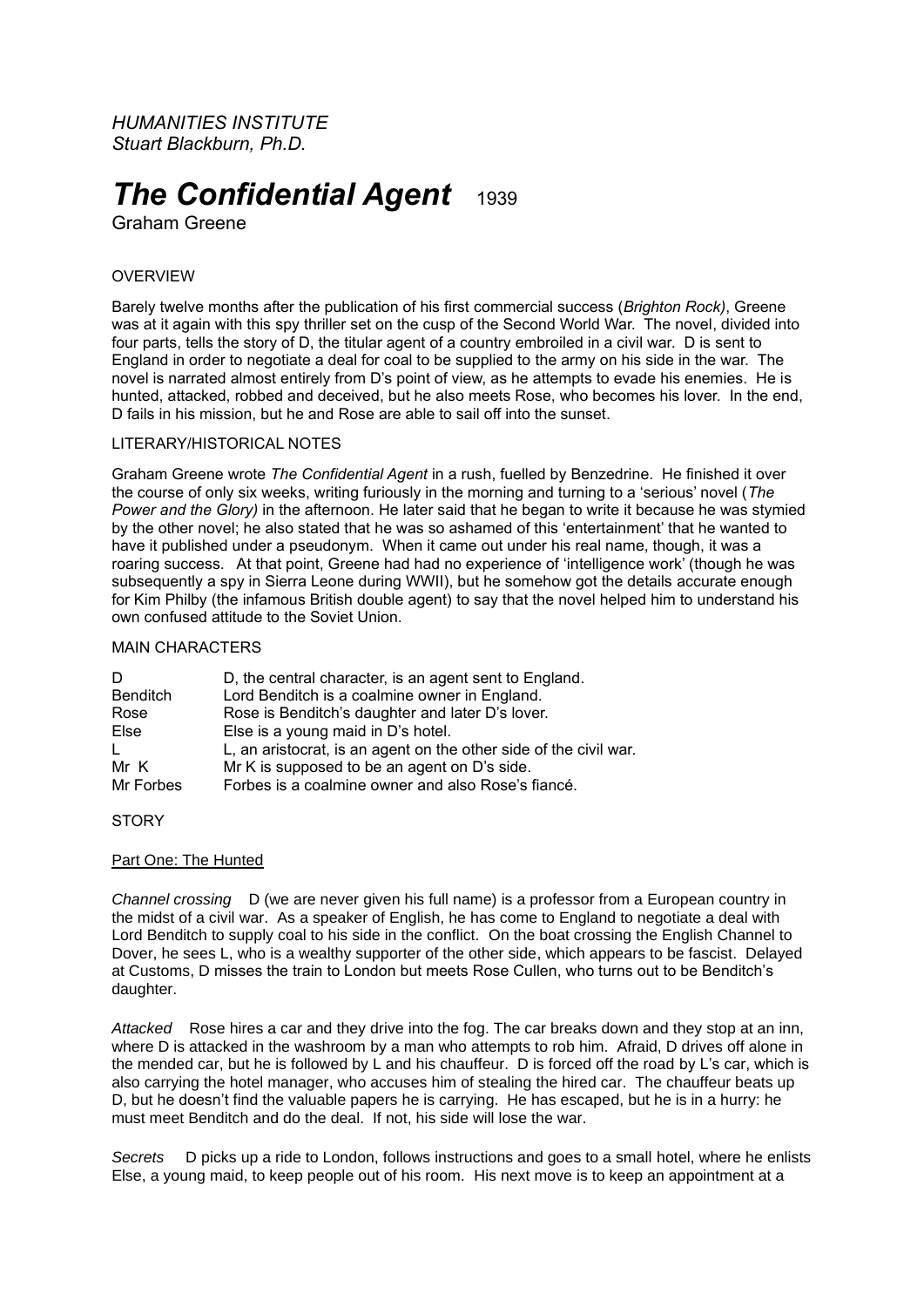school that teaches a new international language, where he meets Mr K, who is another agent on his side. During their exchange, D begins to doubt Mr K's credentials and motives.

*Documents* Back in the hotel, D realises that someone has been searching his room and discovers that it must be the manageress. D persuades Else to hide his documents in her stockings.

*Bullet* Rose calls him on the telephone and they agree to meet, but on the way he is lured by a beggar into an alley where he dodges a bullet. When he shows Rose the place, she finds the bullet and begins to believe his story. By the end of the night, she has fallen in love with him, and he with her.

*Distrust* Back at the hotel, D finds Mr K in conversation with the manageress, who we now realise is also an agent on D's side. They are afraid that he has sold the documents for his personal profit, while he loses trust in them. D keeps the papers and becomes paranoid about everyone around him.

*Negotiations* The next morning, D makes his way to Benditch's house to keep the appointment and negotiate the coal deal. He meets Benditch and his fellow coalmine owners, including Mr Forbes, who is informally engaged to marry Rose. They bargain over details and finally agree a price and terms, but when they ask to see D's credentials, he finds that his papers have been taken from him (by Benditch's doorman). When D leaves Benditch's house, he meets L at the entrance. They exchange few words, but D has the feeling that L's side is stronger than his.

*Flight* Rose appears and persuades Forbes, one of the coalmine owners, to go with D to his embassy in order to confirm his authenticity as a confidential agent. However, the official at the embassy is on the other side and calls the police to arrest D. The police question D about the death of Else (the hotel maid), who has been thrown from a third-floor window. In a confused confrontation, D punches a policeman, takes his gun and flees into the London fog. Frightened, he breaks into a basement flat and hides.

#### Part Two: The Hunter

Dismayed at his failure, D goes back to the hotel to confront the manageress about Else's death and finds Mr K. Convinced that Mr K is a double agent, he forces him at gunpoint to go with him to his basement hideout. Inside the hideout, he steels himself to assassinate the man, but he shakes and misses. Rose suddenly appears and they confess their mutual love. While they debate their next move, they realise that Mr K has died of a heart attack. They decide to go to the coal mines and appeal directly to the workers not to dig coal for the fascist side.

#### Part Three: The Last Shot

D travels up north to the town where Benditch is holding a meeting with his coal miners, reassuring them that the pit will be reopened soon. Standing at the pack of the public hall, D watches L smirking in the audience as the workers rejoice that they will be earning money again. Aware that he has failed utterly in his mission, D is spotted by his enemies, who call the police. D runs away and is rescued only by a gang of boys, who strike a bargain: if D gives them his gun, they will blow up the mine for him. That, too, however, is a failure. The explosion knocks D unconscious but does not damage the mine, and the police arrest D.

#### Part Four: The End

D is escorted back to London by the police, where he is charged and put in jail. When he goes to court, though, a highly paid lawyer, hired by Forbes, gets him off on bail. Forbes then tells him that he will help him escape the country. He drives D into the countryside and leaves him at a modernlooking resort. There, D seems to be arrested by the hotel manager from Dover (where the story began), but this, too, has been arranged by Forbes. D is taken by motorboat to a steamer in the English Channel. Waiting for him aboard the ship is Rose. All's well that ends well.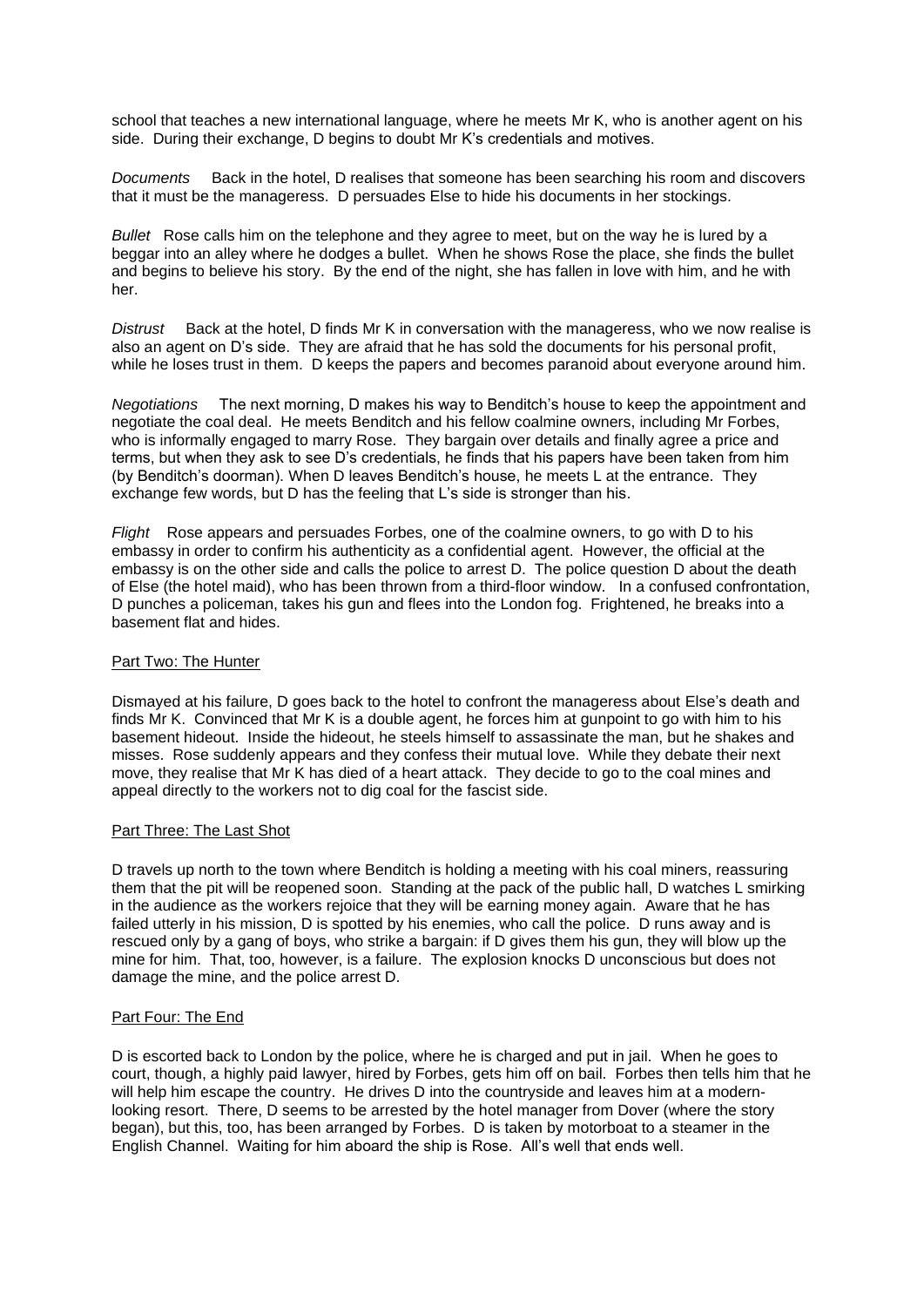## THEMES

*Trust* The theme that runs through this dystopian novel is that of trust, or rather distrust and the danger it generates. Fear is present in the very beginning, even in the title, which is ironic since D has little confidence in himself or in those around him. In the opening scene, when D steps off the boat and onto English soil, he felt that 'he had no sense of safety…The only person you trusted was yourself.' Even when he meets Mr K, supposedly an agent on the same side, D is unsure of the man's intentions. He might be genuine, but he doesn't appear to know much about D's mission. D thinks: 'It would be just like the people back home to send him [D] on a confidential mission and to set people whom they didn't trust with a knowledge of his object to watch him.' D is jaded by the deceit and double-dealing that dominates the civil war back home. 'We just have to choose our side,' he explains, 'and neither side will trust us, of course.' When he first arrives in England, he thinks it might be a peaceful haven, unscarred by suspicion, a place where honesty is commonplace. But he is soon disabused of this fantasy by his experiences of ordinary people and their duplicitous lives. As Rose tells him later, 'There's no trust anywhere. Before you, I'd never seen a face that looked medium honest.' She knows that her father, Benditch the coalmine owner, has allegiance only to profit and that her fiancé, Forbes, keeps a mistress. The long catalogue of deceit and doubt that dogs the story is only relieved in the final paragraphs, when D finds Rose waiting for him on the boat that is taking him away from England. 'But I'm an old man,' he says to her, not quite believing that she truly loves him. 'Oh, I know that,' she explains. 'But I also know you're faithful.' D, the man who values truth but meets with a series of deceptions, is rewarded in the end.

*War and politics* Although Graham Greene favoured left-wing politics, he is too shrewd a writer to show bias in his novels. And so it proves with the *Confidential Agent*. It was written at a furious pace during 1938, when Hitler's Germany annexed the Sudetenland, when fascist Spain was defeating the Republican army and when Mussolini was tightening his grip on Italy. As Greene wrote the novel, trenches were being dug in London, men conscripted and children sent to the safety of the countryside. Rather than offer up simplistic profiles of good guys and bad guys, the novel shows the effects of war and the farce of international politics. D, the nominal hero, has been traumatised by the conflict back home, in which his wife was executed by accident and he was buried alive in a bombing raid. Political solutions to the horrors of war prove inadequate, an element of the plot that might have been inspired by the appeasement of Hitler at Munich in 1938. D is instructed by his masters to meet Mr K at a school that teaches an international language designed to create worldwide peace by bridging borders. Mr K must communicate with D is this make-shift tongue, and their exchange becomes farcical. Solidarity with the poor and working class, the slogans of the left and of D's party, also sound hollow, especially when the miners celebrate the chance to dig coal for the fascists in his country. D is so disturbed by the moral confusion and social disintegration produced by war that he retreats into the Middle Ages and dreams about the heroics in the *Chason de Roland* (D is a specialist in medieval French literature). There is betrayal and barbarity in the romantic epic, too, but at least it is without the pretence of civilisation.

## CHARACTER ANALYSIS

**D** D is an intellectual and a secret agent, though the combination is not harmonious. Having lost his wife in the civil war, he is tormented by memories and doubts everyone, including himself. He is a kind person and as honest as his experiences will allow him to be.

*Haunted* The first two parts of this four-part novel describe D as 'the hunted' and 'the hunter.' We could also add that he is haunted. From the opening paragraph, when D views the English shore from a boat, he is beset by the torments of the civil war he has just left. As his ship moves slowly through the fog, D recalls a funeral procession (probably that of his wife) with 'a hearse, rolling slowly and discreetly towards the "garden of peace" hysterical women shrieked among the shrouds.' A moment later, he walks up and down on the deck, trying to keep warm, but it reminds him 'of trenches, impossible positions, salients, deaths: bombing planes took flight from between his eyes, and in his brain the mountains shook with shell-bursts.' D is tormented by these memories throughout the story. As Greene later comments: 'His territory was death: he could love the dead and the dying more than living. He had brought the war with him. The infection was working within.'

*Free thinking* D, like his creator, is a free-thinker, a man too reflective to pin his flag to any particular mast. Certainly, D is committed to the cause of 'the poor', which is why he undertakes his secret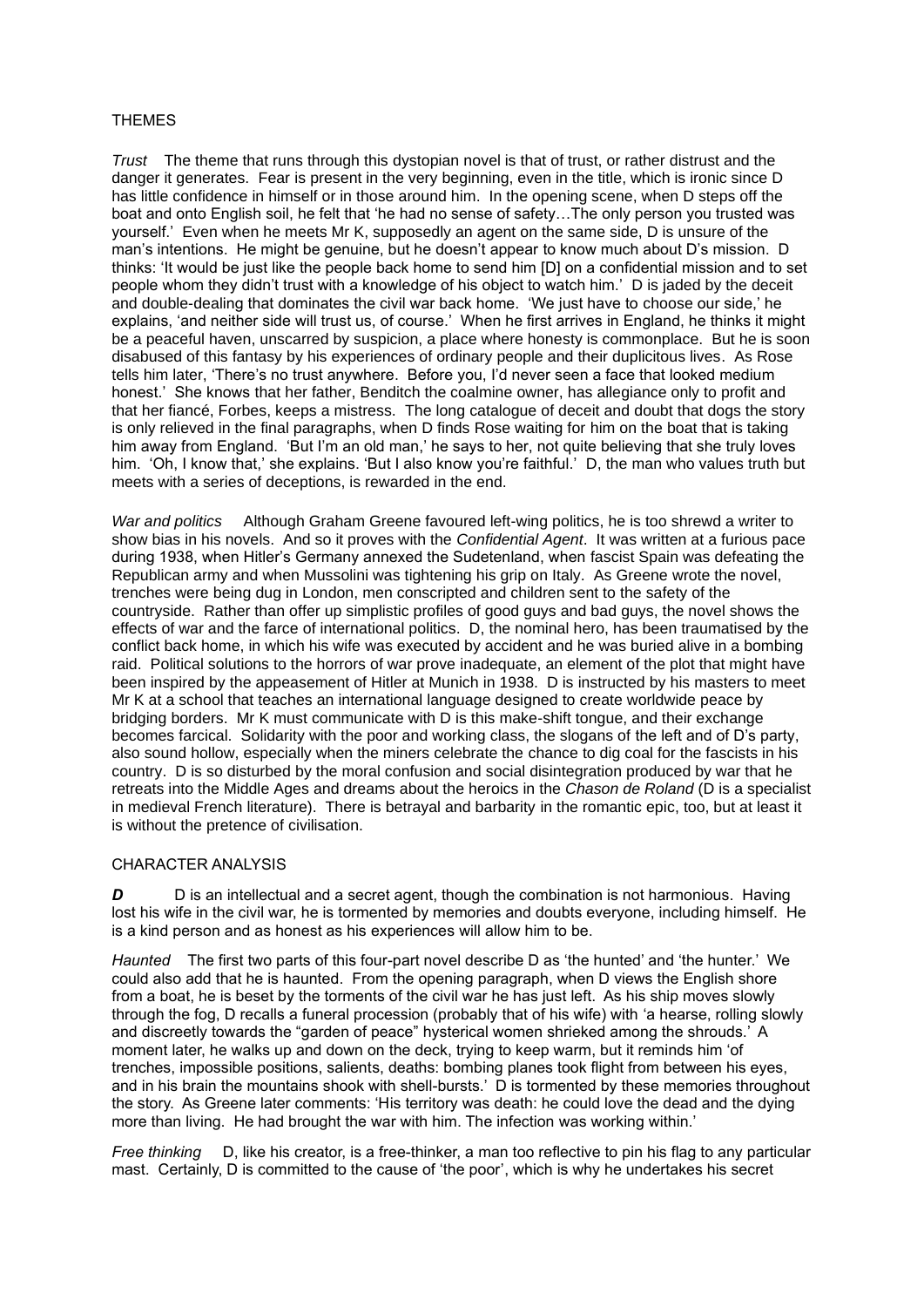mission to supply coal to the army fighting on their behalf. But he is also beset by doubts, as is illustrated in the scene that occurs midway through the story, when he is talking with Rose. After he tells her that he refused to sell the documents he's carrying, she asks him (with a little contempt) if he is a 'patriot.' He hesitates and says, 'Oh, no. I don't think so. It's they [i.e., the enemies], you know, who are always talking about something called our country.' Again, she asks why he didn't take the money, and he says that it's about 'sticking to your job…It's no good taking a moral line. My people commit atrocities, like the others.' If D has been scarred by the horrors of war, he is also the victim of his own independent mind, which won't allow him the comfort of an unthinking allegiance to an ideology. He is a specialist in the *Chason de Roland*, a medieval French ballad, which provides him with a model of chivalry and heroism that represents a welcome alternative to the depravity he experiences all around him.

*Kind* D is also a kind person. We see this quality displayed primarily in his relationship with Else, the young maid working at the hotel in London, where he stays. He persuades her to help him hide his documents, which gets her fired by the hotel manageress, who seems to be on the other side. A day later, D is talking with Rose about the man who tried to kill him but missed. Despite this turmoil and danger, D remembers the help that Else gave him and asks Rose to find poor Else a job. 'She's a good little thing,' he says, 'but wild. God knows what might happen to her. Couldn't you find her a iob?' Rose doesn't answer and the conversation moves on. D's kindness is then thrown into sharp relief when, a few pages later, we hear that little Else has been thrown out of a third-storey window and died.

*Rose* Rose is the daughter of a rich man, but she rejects his capitalist life-style and forges her own life. She is not naïve, but neither is she cold-hearted. She has inner strength, which she employs to help her and D escape danger.

*Wilful* Rose is very far from a wall flower. Like D, she is an independent type of person, which is one reason that they eventually fall in love. Indeed, her wilful character is illustrated in their first encounter when she takes control of the situation. Having been delayed by Customs at Dover, they miss the last train to London and are stranded. Seconds later, she decides that they should hire a car, which she drives toward London in thick fog. As they rumble along, he asks her if she always travels third-class (he saw her in that class on the boat). Her tart reply is: 'Well, I like to choose my own company. My father's friends don't travel there.' As the conversation progresses, she warns him against trying to chat her up (which he isn't) and against being 'melodramatic' when he mentions that he is afraid. All this shows us that Rose in a no-nonsense person with a sharp tongue and a distaste for humbug. She is the perfect companion for the jaded D.

*Tender* Later, after Rose learns more about the mysterious D and finds the bullet shot by his wouldbe assassin, she begins to fall in love with him. It isn't a single moment, but it is narrated in a few pages, beginning in a darkened cinema. When she puts her hand on his knee, it doesn't seem 'like a romantic gesture more an automatic reaction to the low lights and deep seats.' They leave and he warns her that someone tried to kill him. She puts her arm through his, and he responds to her encouragement. At the hotel, she asks if she can go up to his room, but he says it isn't possible. Then he kisses her and calls her 'my dear.' Rose sighs and says, 'I've never been in love before. They have a name for it—don't they? Calf love.' As she walks away, she is convinced that their love won't last, that he will be killed, in London or in Spain. Rose, who had earlier shown us that she has a thick skin, has now fallen in love. Tender-hearted, she is drawn to this enigmatic man who is in danger.

*Fighter* Both wilful and tender, Rose fights for her man against his several shadowy enemies. A good display of her combativeness occurs at a crucial point, when D's credentials have been questioned and he has been taken to his embassy to have his identity confirmed as an agent. However, the First Secretary, whom D was told to trust, is said to be absent and unlikely to return soon. Moreover, the Second Secretary, who receives them, is unwilling to disturb the ambassador and is about to escort them to the door, when Rose speaks up. 'This man,' she says, 'is an important person. He's a professor. Attached to a university. An authority on Romance languages. His name is D.' The official says that his name is completely unfamiliar to him, and Rose retorts, 'Well, I guess it would be, unless you're an expert in Romance languages.' The official prevaricates, makes excuses and tries to get rid of her, but she is resourceful and finally proves D's identity by pointing out his name printed as the author of a book in the embassy library. Tigerish, she does not give up until she has won.